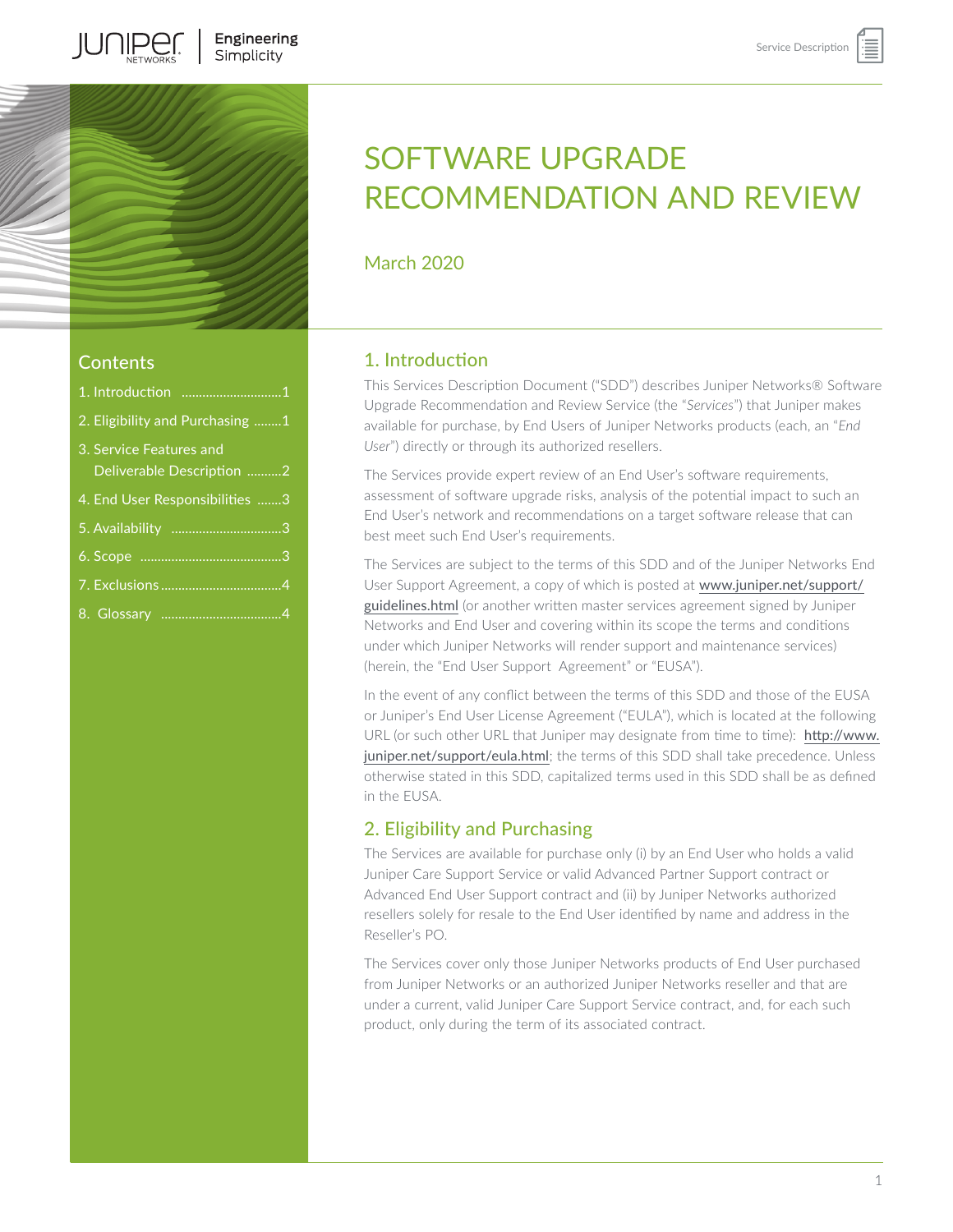<span id="page-1-0"></span>The Services cover only those Juniper Networks products as to which all of the following apply:

- i. End User is using the Juniper products;
- ii. End User has purchased or leased the Juniper products from either Juniper Networks or a Juniper Networks authorized reseller;
- iii. The Juniper products are identified in the PO(s) for the Services placed with Juniper; and
- iv. The Juniper products and the address of their installation site have been properly registered with Juniper by serial number

The Services can be purchased by the End User using any one of the following methods:

- i. Using the service specific SKU and corresponding list price on the Juniper published price list; or
- ii. Using Flexible Services Credits with value equivalent to the the list price of the Services specific SKU on Juniper's published price list; or
- iii. By redeeming Advanced Services Credits (ASC)for each Services request.

Note, however, that in some scenarios (e.g., language services), the purchase price for Services may exceed what is set forth on Juniper's published price list. For further information, please contact your local Juniper partner, Juniper Networks field sales manager or your assigned Juniper service business manager.

# 3. Service Features and Deliverable Description

As part of this Service, Juniper will use commercially reasonable efforts to provide the End User with the following:

#### 3.1. Software Upgrade Requirements Assessment

Review and assess current Juniper software, hardware and feature requirements provided by the End User to determine the targeted software release.

- Review current conditions, problem history and feature requirements of End User's network infrastructure to determine a target software release which supports:
	- Existing hardware
	- Existing feature usage and future feature requirements
	- Performance and high availability requirements
	- A solution to previous cases and problems reported
	- Latest network infrastructure design or services changes

#### 3.2. Target Software Release Analysis

Analyze targeted software release to determine the potential impact on the End User's network.

- Review target software release and provide details on any additional software features included in the target release such as operational features, redundancy features, configuration features and other features (depends on products).
- Review target software release and provide details on any default behavior and syntax changes in the target release.
- Provide information on software defects found in the field that match with the target release and End User's network profile including:
	- Description of the problem
	- Impact of the problem
	- The known trigger of the problem
	- A proposed solution to the problem or any known workarounds that might alleviate or prevent the problem
- Analyze software defects found in the field that match with the target release and End User's network profile:
	- In-depth analysis on the identified software defects in the target release and determine the potential level of exposure on the network (critical, major, minor, none) based on End User's specific business and networking requirements.
		- Critical: problems that severely affect service, capacity/traffic, billing, and maintenance capabilities and require immediate corrective action such as (including but not limited to):
			- A loss of service that is comparable to the total loss of effective functional capability of an entire system.
			- A reduction in capacity or traffic handling capability such that expected loads cannot be handled.
			- Any loss of safety or emergency capability (e.g., 911 calls).
		- Major: problems that seriously affect system operation, maintenance, and administration, etc., and require immediate attention. The urgency is less than in critical service impact situations because of a lesser immediate or impending effect on system performance, End User and End User's operation and revenue such as (including but not limited to):
			- Reduction in any capacity/traffic measurement function
			- Any loss of functional visibility and/or diagnostic capability
			- Short outages equivalent to system or subsystem outages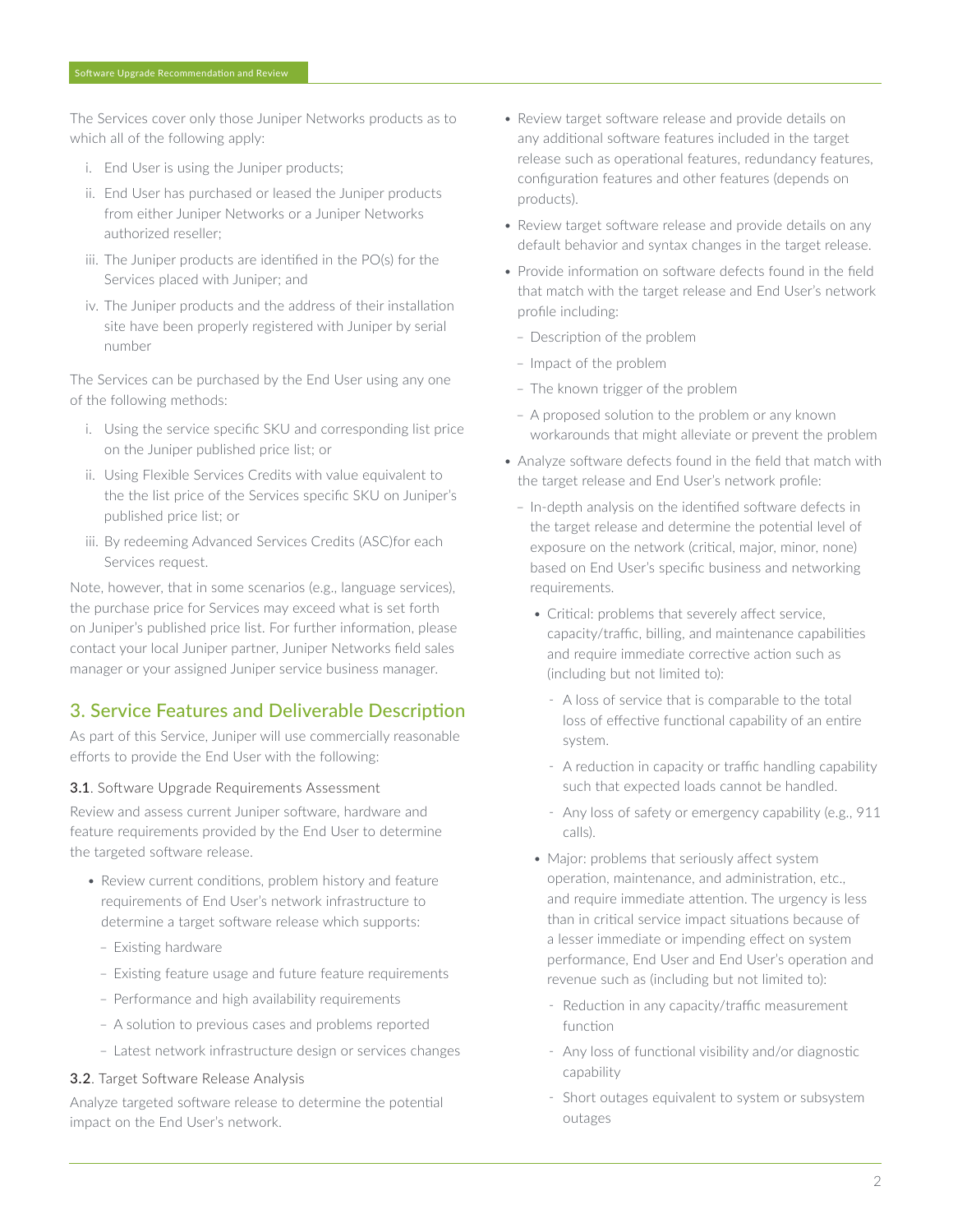- <span id="page-2-0"></span>• Minor: problems that are non traffic impacting and do not significantly impair the functioning of the system or do not significantly affect service to End Users
- None: problems that are related to configuration assistance, misuse of product or feature requests
- Assessment on the probability (High, Low, To Be Determined (TBD)) that the End User will encounter the reported defects on their network
	- High It is likely the End User will see the issue
	- Low It is unlikely the End User will see the issue
	- TBD Not enough information available to correctly identify the probability of the issue at this time
- Recommendation on the course of action a End User should take on the reported defects to avoid potential problems based on the known End User-specific business and networking requirements

#### 3.3. Software Upgrade Recommendation

Provide Juniper software upgrade recommendation based on the target software release analysis with a consolidated report on software upgrade assessment and target software analysis with any identified recommended changes and improvements.

### 4. End User Responsibilities

Juniper Networks' obligation to provide the applicable Services is conditional upon End User meeting the following obligations. The provision of the Services assumes that End User will:

- Provide information on the current software releases and configurations in their network. Also, when requested by Juniper Networks to enable the delivery of the service deliverables mentioned in this offering.
- Provide a target software version for each of the Services requested.
- Provide information on business objectives and technical requirements for target software releases.
- Provide information on planned short-term and long-term network changes such as new technology applications, major design changes or service additions.
- Conduct software and functionality testing.
- Provide a primary and backup technical contact who will be responsible for providing the network information required for the Service deliverables in this offering
- Participate in ongoing communications with Juniper Networks' primary contact(s) that will help in the delivery of the Service deliverables in this offering
- Ensure that the requirements identified for the proper working of the Juniper Networks' solution are in

place. These requirements may be documented in the product documentation or user guides or additional recommendations communicated by the Juniper Networks team from time to time for proper delivery of Juniper Networks' services.

- Advise Juniper of any information Juniper may reasonably request about the execution of the Services throughout the delivery thereof. If third party participation and cooperation is required in order for the End User to perform the End User responsibilities, End User shall be responsible for securing such participation and co-operation.
- End User shall provide written notice to Juniper Networks as soon as it becomes aware or has reason to believe that End User will not meet any of the End User responsibilities.

# 5. Availability

- Services shall be delivered remotely from an authorized Juniper location unless otherwise specified in writing
- All Services deliverables in this offering are available in English only unless otherwise specified in writing by Juniper
- Services are available (excluding countries listed in Group E under the U.S. Export Administration Regulations (currently, Cuba, Iran, North Korea, Sudan, and Syria) and any other countries as to which the furnishing of such Services may be prohibited by law or regulation
- Service shall be delivered during the hours of 9:00 a.m. to 5:00 p.m., local time, Monday through Friday, excluding Juniper observed holidays
- Juniper's obligation to perform any particular Services hereunder is contingent upon Juniper receiving from End User such cooperation, network access, consents, information, and materials that Juniper may reasonably request to enable Juniper's proper and efficient performance of such Services and to enable Juniper to do so in compliance with all applicable laws and regulations

#### 6. Scope

- 6.1. End User understands and agrees that Juniper Networks may, in its sole discretion, subcontract the performance of certain parts of the Services
- 6.2. The unit price for this Services offering is limited to one (1) report. The number of reports needed is determined by hardware platform, configuration technology functions (e.g., BNG, Core and Edge or Others) and target software version. The grouping of the Juniper products for the purpose of creating one (1) report is defined as following: